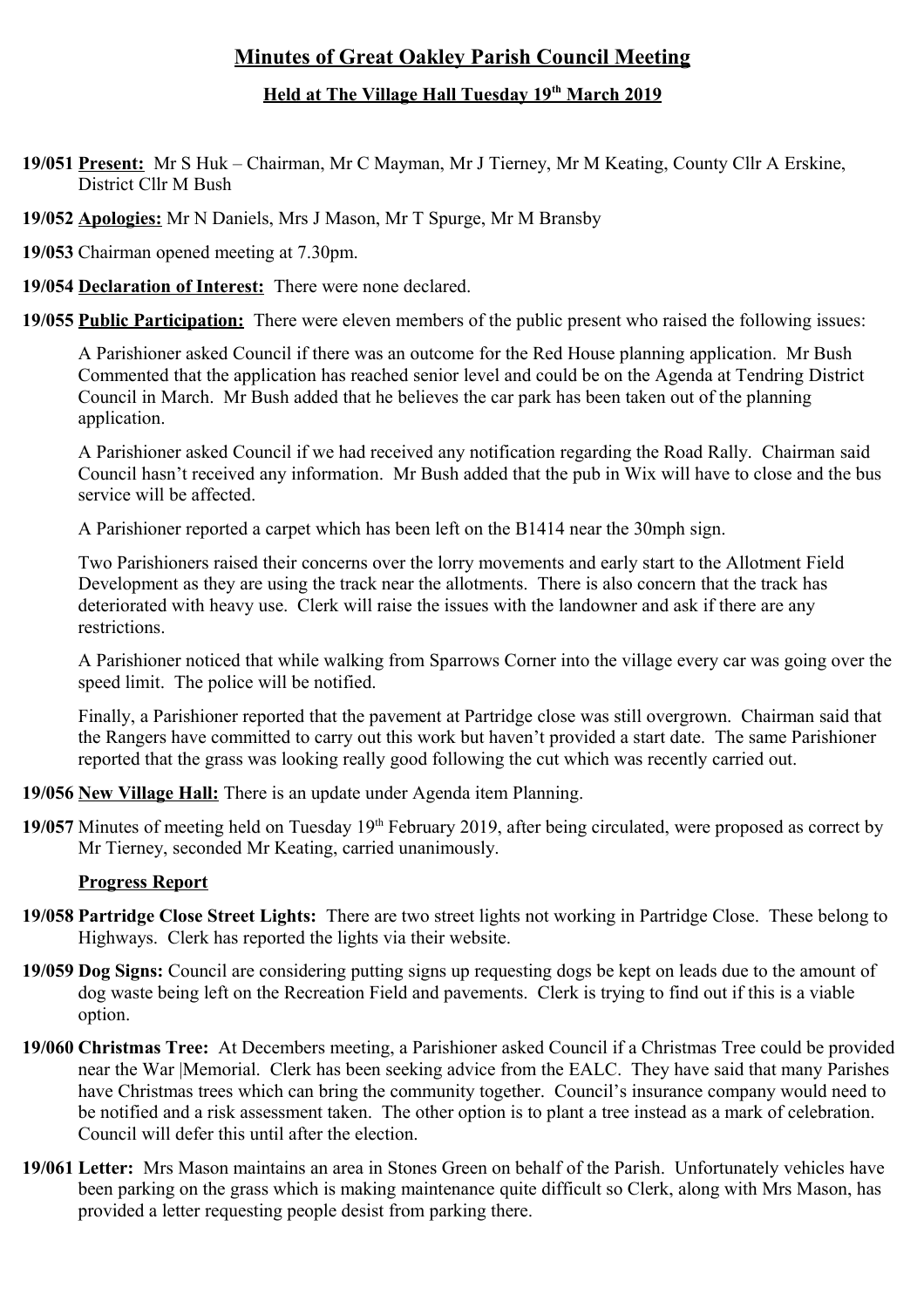Chairman reported that the willow tree which is in this area is damaged. Clerk will get prices for the work and will liaise with Chairman. Mr Keating suggested having small posts with chain link to prevent vehicles parking on the grass. Clerk will also look into this.

- **19/062 Special Constable:** At last month's meeting, Council committed to an allowance for two Special Constables. Mr Keating has been finding out about publicity for finding a volunteer.
- **19/063 Galloper Update:** For some time Council have been asking Galloper for an update on their operations at Great Oakley Airfield. Galloper have informed Council that they are still waiting to hear back from their operations partner before they can update us.
- **19/064 Village Sign:** One of the blue village signs is in need of restoration which Mr Daniels has offered to facilitate. He has provided Councillors will some designs and a unanimous decision was made on one design. Mr Daniels will carry this project forward as time allows.
- **19/065 Highways:** Council received an email from Cllr Erskine saying that Essex County Council will be investing an additional £700,000 this coming year in footway defect repairs. The officers are working on the details of how the investment can be best administered and delivered. Cllr Erskine reported that this fund was for dangerous pavements with pot holes that mean the most to residents. Highways will make the final decisions of any defects put forward.

Cllr Bush reported a broken cover to BT who rectified the problem in good time.

Cllr Erskine said that Tendring District Council are campaigning to get "20 is plenty" signs around the Primary School, but the school has to join the scheme. The initiative will be publicised in the newspapers to encourage schools to respond.

Mr Keating asked Cllr Erskine about the metal barrier outside our primary school. Highways have told Cllr Erksine that the barrier has been made safe.

Council have been informed of urgent resurfacing work being carried out on 21<sup>st</sup> March for two nights on the A120 eastbound between A12 junction 29, Crown Interchange to Harwich road, Pellens Corner. There will be a diversion in place.

- **19/066 Grass Cutting Contract:** Clerk received all the grass cutting tenders for a three year contract and circulated them all to Councillors. One contractor received more votes and has been awarded the contract.
- **19/067 Recreation Field Boundary Hedge:** A Parishioner attended last month's meeting requesting the boundary hedge of the Recreation Field adjacent to their property was reduced in height. Clerk circulated all the information to Councillors giving them the opportunity to visit the area and make their own judgements on the situation. The feedback Clerk received was as follows:
	- Last year the hedge was reduced in thickness, the area tidied up and trees were taken out. The Parishioner was content with the work which was carried out so Councillors feel that no further work is required at this time.
	- Councillors also thought the hedge was not causing any issues at this time.

Based on this information Council agreed to not carry out work on this hedge but will monitor the situation. Council invited the Parishioner to cut back any overhanging vegetation as necessary and place on the Recreation Field which Council will remove, with notification.

## **Recreation Field Main Hedge**

The main boundary hedge to the Recreation Field is due a reduction in height. Council received a price of £500. Proposed Mr Mayman, seconded Mr Tierney, carried unanimously. Due to early nesting birds this year the work will be carried out later in the year.

## **Play Area Vegetation/Trees**

The trees and vegetation beside the play area are becoming a safety issue as they are encroaching on the play area. Council received a price of £150 to have it cut back and made safer. Proposed Mr Tierney, seconded Mr Mayman, carried unanimously.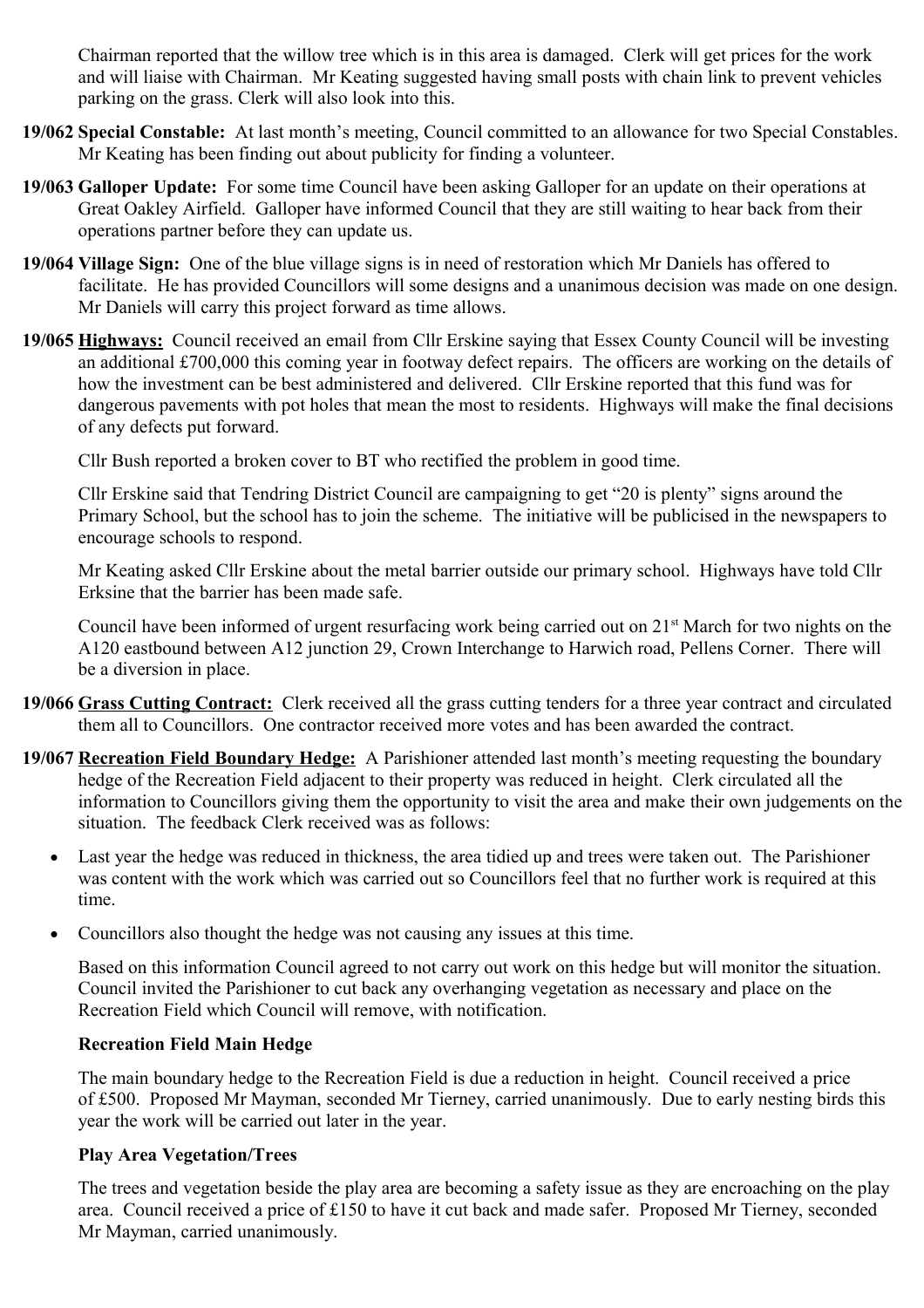**19/068 Play Area Fence:** Council previously agreed to use current 106 monies to upgrade the play area fencing. Council have received prices for metal, wooden and recycled fencing. One price stood out as being the most competitive and most suitable option. Mr Mayman requested a price for a slightly different style of fencing as recommended by ROSPA and to include double emergency vehicle access gates. The price will be reviewed at Councils next meeting.

#### **Football Goals**

The small football goals are in need of maintenance to the paintwork to prevent further chipping. Council has received a price of £350 + VAT. Proposed Mr Mayman, seconded Mr Tierney, carried unanimously.

Mr Mayman raised the issue of the bars being too far apart as raised on a previous play area inspection. The action recommended was to monitor the situation so this will be done on a regular basis.

- **19/069 Play Area Inspection:** Mr Mayman has brought to Councils attention that the zip wire is in need of attention. Council agreed to wait until we receive the annual inspection report before a decision can be made. Mr Mayman reported that dog waste on the Recreation Field is increasing and Council may have to reconsider allowing owners to exercise their dogs there. Mr Mayman also advised Council that a new sign is required for the play area and he won't be standing as Councillor in the Elections in May. Chairman thanked him for all the work he has done in his role as Councillor.
- **19/070 Public Rights of Way:** There is nothing new to report.
- **19/071 Village Hall:** There is nothing new to report.
- **19/072 TDALC Report:** The next meeting will be tomorrow night. Mr Tierney reported at the last meeting it was mentioned that there will be a highways devolution pilot scheme which will run for a year giving Parishes funding to carry out repairs.
- **19/073 Planning:** Mr Daniels composed a letter to Tendring District Council regarding the Allotment Field Development and the provision of the new Village Hall. They have provided a copy of the S106 Agreement which includes a requirement that the car park, doctors surgery, Village Hall and village shop, be provided prior to the occupations of no more than 25 dwellings, no other specific time line applies to this provision. The doctors surgery element of the proposal together with the open space, car parking, Village Hall and village shop have been given full planning permission and therefore it is not possible to revisit the parking provision unless there are changes to the scheme, which would require further consent.

Councillors are extremely concerned that Council have not been included within the planning process and Cllr Bush has informed the planning committee at Tendring District Council that the Village Hall might never get built because it is now part of the second phase instead of the first phase. Chairman commented that if this happens he would like to see a sub-committee formed with members of the public as well as Council members to make sure any future transition moves smoothly.

#### **Planning Determinations**

There is one determination as follows: 19/00006/FUL Single storey rear extension at Wisteria Cottage, Stones Green Road was refused.

#### **19/074 Accounts for Payment**

**Parish Council Income**

Santander **Interest** Interest **E** 24.64